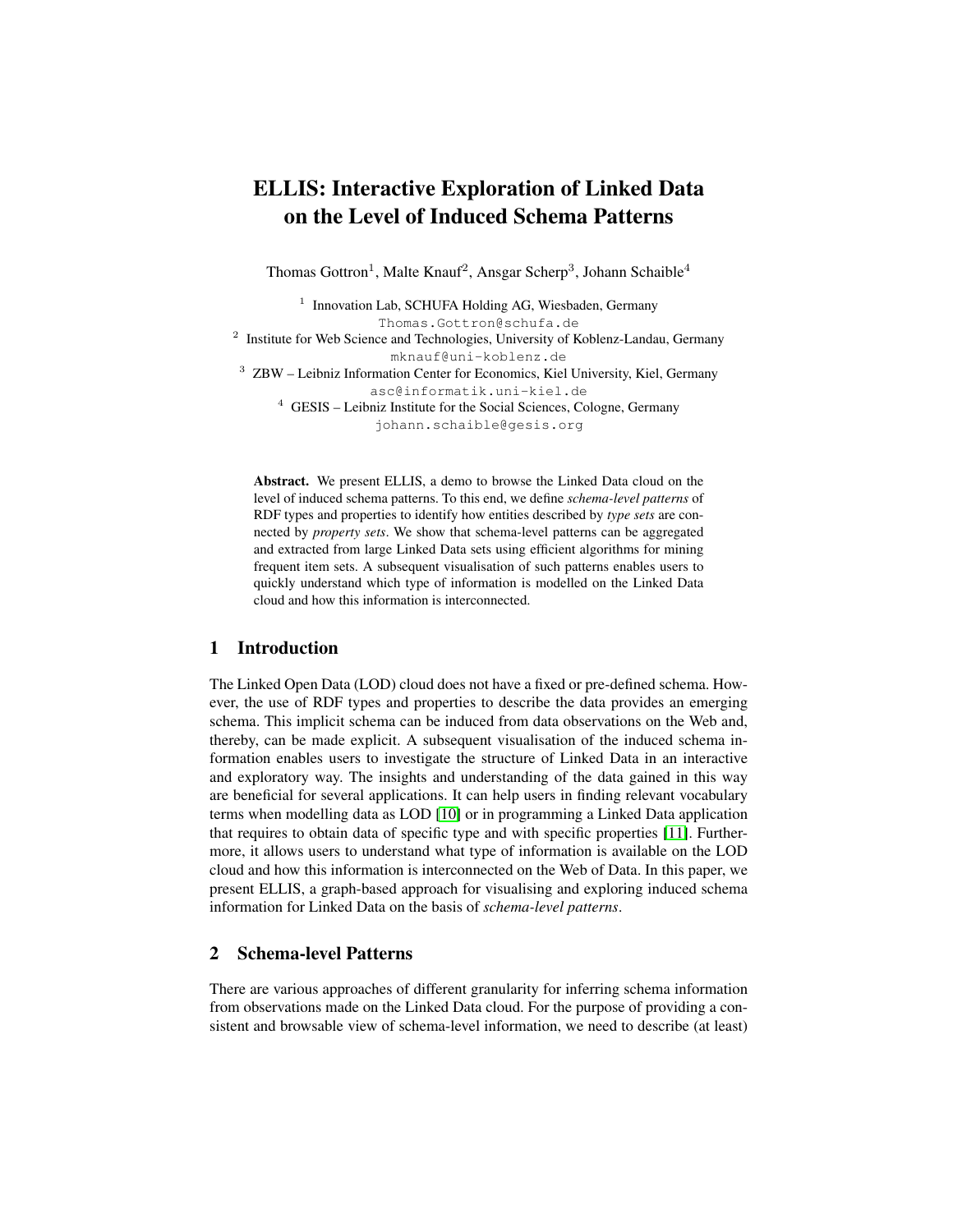two aspects: an aggregated representation of the entities modelled in the Linked Data graph as well as a notion of the relations connecting them. The entities can be grouped together on the basis of the sets of RDF types associated with them. Likewise, the sets of RDF properties interlinking the entities can serve to describe the relations between groups of entities of the same type. Hence, we model *schema-level patterns* (SLP) as a combination of subject type sets *sts* and object type sets *ots* (i. e., sets of RDF types T of entities modelled on the Linked Data cloud) which are connected by property sets *ps*  $(i, e., sets of predicates P)$ . Formally, an SLP is defined as a triple

$$
(sts, ps, ots) \in \mathcal{P}(T) \times \mathcal{P}(P) \times \mathcal{P}(T) \tag{1}
$$

This schema-level representation of Linked Data lends itself for a graph-based interpretation and visualisation. As the subject and object type sets follow the same formal definition, they can be seen as nodes connected by edges consisting of property sets.

When computing SLPs for a (potentially distributed) segment  $R$  of the RDF data graph on the LOD cloud, we consider all URIs appearing in the subject position and object position of RDF triples  $(s, p, o)$ , extract their RDF types and the unified set of all predicates used to model a relation between them. Formally, we define the set of observed SLPs over an RDF data set R:

$$
SLP(R) = \{ (sts, ps, ots) \mid \exists s, o : (\forall t_s \in sts : (s, rdf.type, t_s) \in R) \newline \land (\forall p \in ps : (s, p, o) \in R) \land (\forall t_o \in ots : (o, rdf.type, t_o) \in R) \}
$$
\n(2)

The set  $SLP(R)$  can be computed with relatively little overhead from large data sets using the Apriori algorithm for frequent item set mining. As a result, we obtain the above mentioned graph structure over induced schema-level patterns.

#### 3 ELLIS

Based on the definition of SLPs, we implemented the ELLIS prototype for visualising and navigating the LOD cloud on a schema level<sup>[5](#page-1-0)</sup>. The system provides four essential functionalities: (a) a visualisation of SLPs as a graph, (b) browsable rendering of the graph nodes together with annotations of the relevant schema information, (c) a history trace to keep track of previous steps in the exploration path, and (d) a search functionality to find relevant entry points for browsing the SLP graph.

The graph visualisation represents the type set information as well as the property set information as nodes in a graph as shown in Figure [1.](#page-2-0) The edges connect the nodes in a directed way to indicate the order of the triple in an SLP starting from the subject type set over the connecting property set to the object type set. Representing all relevant information as nodes in a browsable graph has two advantages. First, it condenses information on a high level. This enables users to quickly grasp the structure of the data. When needed and requested, additional information can be revealed and displayed. In ELLIS we use hover info boxes and an additional info field in the menu to indicate the

<span id="page-1-0"></span><sup>5</sup> A screencast of ELLIS is publicly available at [https://www.youtube.com/watch?](https://www.youtube.com/watch?v=q47YFKyf32I&feature=youtu.be) [v=q47YFKyf32I&feature=youtu.be](https://www.youtube.com/watch?v=q47YFKyf32I&feature=youtu.be).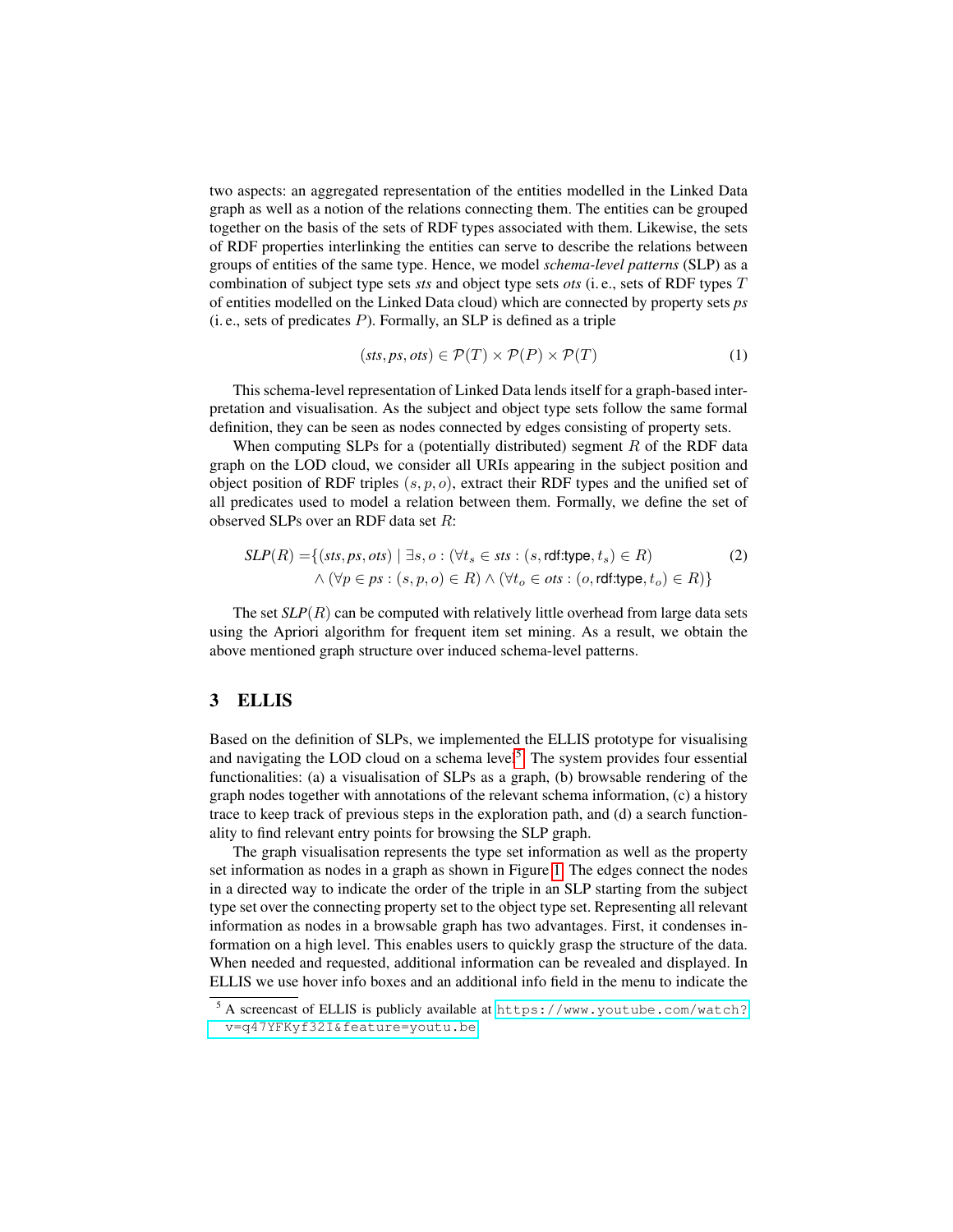

<span id="page-2-0"></span>Fig. 1. Visualisation of an initial query over induced schema-level patterns in ELLIS.

type and property sets associated with nodes of the SLP graph. Second, the graph can easily be navigated by selecting any of the displayed type set nodes. Upon selection of a node, the visualisation interface updates the graph by retrieving all connected property sets and type sets as given by the SLPs. A history trace [\[1\]](#page-4-2) allows the users to identify the path they took in the exploration of the LOD cloud on a schema level. SLPs in the history trace older than the last three steps are removed from the visualisation. This provides orientation and context without overloading the interface with all previously visited schema-level patterns. Finally, a search functionality permits the users to search for specific RDF types. Subsequently, ELLIS lists all type sets containing these types. In this way, it is possible to flexibly chose an entry point type set and the embedding SLPs for starting to browse the schema graph.

ELLIS is designed following a classical three-tier architecture. The Web front end visualises the graph constructed from SLPs, displays additional information, and provides interaction functionality. Figure [1](#page-2-0) illustrates the graph visualisation in ELLIS. The middle tier encapsulates functions for search and navigation. In particular, it allows to resolve for a given type set node all relevant SLPs containing this type set as subject type set and object type set. The backend tier consists of a database containing all SLPs obtained from a Linked Data set. In our ELLIS demo, we constructed the SLPs from the BTC 2012 dataset, containing approximately 1.4 billion triples.

Figure [1](#page-2-0) shows the result of an initial query about Greek philosophers to ELLIS. The best matching type set of the query is marked in red and shown in the middle of the graph. The related sets of RDF resources with a similar set of properties and types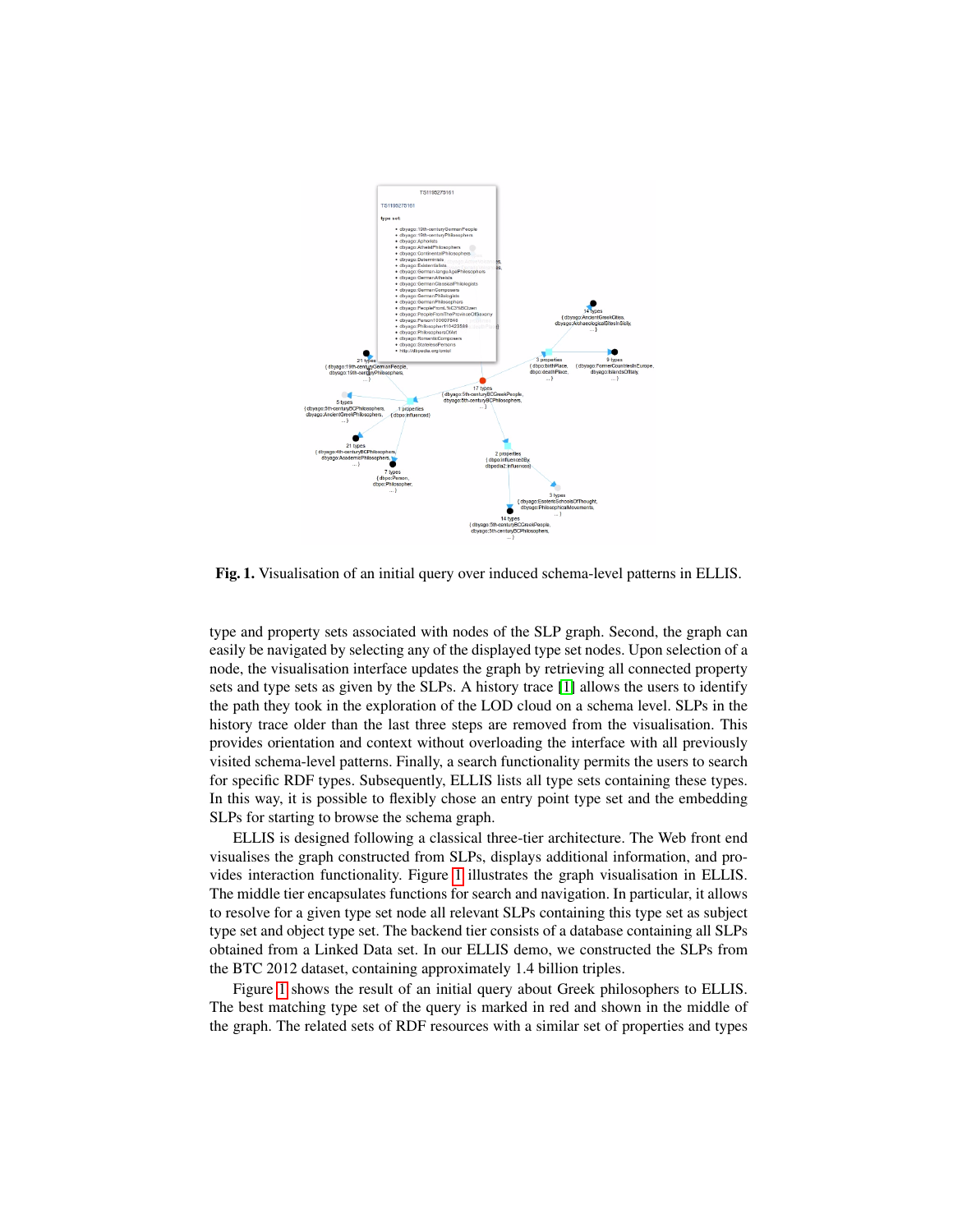

<span id="page-3-0"></span>Fig. 2. Navigation of SLPs and history trace.

are connected via relations. In the example shown in Figure [1,](#page-2-0) these are properties like dbpo:influencedBy and dbpo:influenced. The user hovers with the mouse over a type set TS1195275161. It mainly contains German philosophers that are dbpo:influenced by the Greek philosophers. Subsequently, the user clicks on this type set of German philosophers in order to further navigate through the induced SLPs in ELLIS. The result is shown in Figure [2.](#page-3-0) The clicked type set is now indicated in red and moved to the center of the graph visualization. Further properties, such as the birthplace and place of death of the philosophers, of this node are shown and can be explored further.

## 4 Related Work

There are numerous approaches for inducing schema information from Linked Open Data. The applications vary from statistical schema inferencing [\[12\]](#page-4-3) over cardinality estimation for query result sets [\[9\]](#page-4-4) and analytics of the dynamics of Linked Data sources [\[4\]](#page-4-5) to schema-level indices [\[6,](#page-4-6)[8\]](#page-4-7). Most similar to the presented SLPs are the equivalence classes in SchemEX [\[8\]](#page-4-7) or the Node-Collection Layer from the RDF graph summary [\[2\]](#page-4-8), which capture even more fine grained schema information. Regarding the visualisation of Linked Data, most approaches address visualisation on an instance level [\[3\]](#page-4-9). In contrast, Katifori et al. [\[7\]](#page-4-10) present a survey of different approaches for visualising ontologies, i. e, schema-level information (so-called T-Box). A more recent visualisation approach involving schematic information on the LOD cloud is LOD-Sight [\[5\]](#page-4-11). It uses a dataset summarization algorithm which induces the schema from